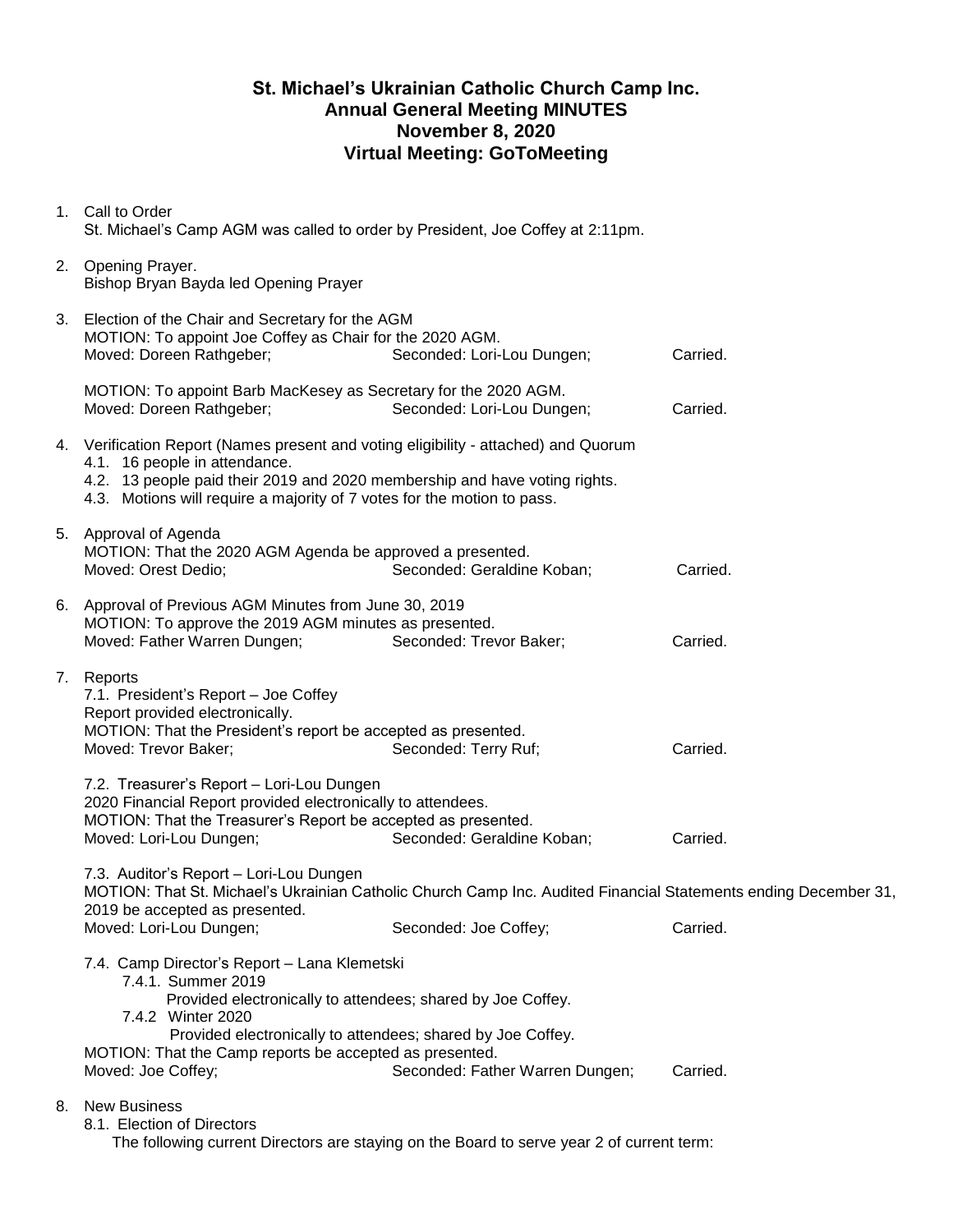- 1. Lana Klemetski
- 2. Terry Ruf
- 3. Trevor Baker
- 4. Curtis Stechyshyn
- 5. Doreen Rathgeber
- 6. Geraldine Koban
- 7. Barb MacKesey

|                                                                                                                                                                                                    | 8.2. Election of the Board of Directors<br>Current Directors willing to renew their term(s):<br>MOTION: That Joe Coffey be nominated as Director on the Board.<br>Moved: Doreen Rathgeber; | Seconded: Trevor Baker;                                                                                                                     | Carried. |  |  |  |
|----------------------------------------------------------------------------------------------------------------------------------------------------------------------------------------------------|--------------------------------------------------------------------------------------------------------------------------------------------------------------------------------------------|---------------------------------------------------------------------------------------------------------------------------------------------|----------|--|--|--|
|                                                                                                                                                                                                    | MOTION: That Lori-Lou Dungen be nominated as Director on the Board.<br>Moved: Joe Coffey;                                                                                                  | Seconded: Terry Ruf;                                                                                                                        | Carried. |  |  |  |
| MOTION: That Orest Dedio be nominated as Director on the Board.<br>Moved: Terry Ruf;<br>Carried.<br>Seconded: Geraldine Koban;                                                                     |                                                                                                                                                                                            |                                                                                                                                             |          |  |  |  |
|                                                                                                                                                                                                    | 8.3. Appoint a reviewer of financial records<br>Moved: Lori-Lou Dungen;                                                                                                                    | MOTION: That Baker Tilly be appointed to review the 2020 Financial Statements ending December 31, 2020.<br>Seconded: Terry Ruf;<br>Carried. |          |  |  |  |
| 8.4. Selection of Nominating Committee<br>MOTION: That Trevor Baker Chair the Nominating Committee, with Ernie Derowiz as member.<br>Moved: Joe Coffey;<br>Seconded: Doreen Rathgeber;<br>Carried. |                                                                                                                                                                                            |                                                                                                                                             |          |  |  |  |
|                                                                                                                                                                                                    |                                                                                                                                                                                            |                                                                                                                                             |          |  |  |  |

9. Adjournment

The meeting was adjourned by Joe Coffey at 2:41pm.

10. Closing Prayer was led by Bishop Bryan Bayda.